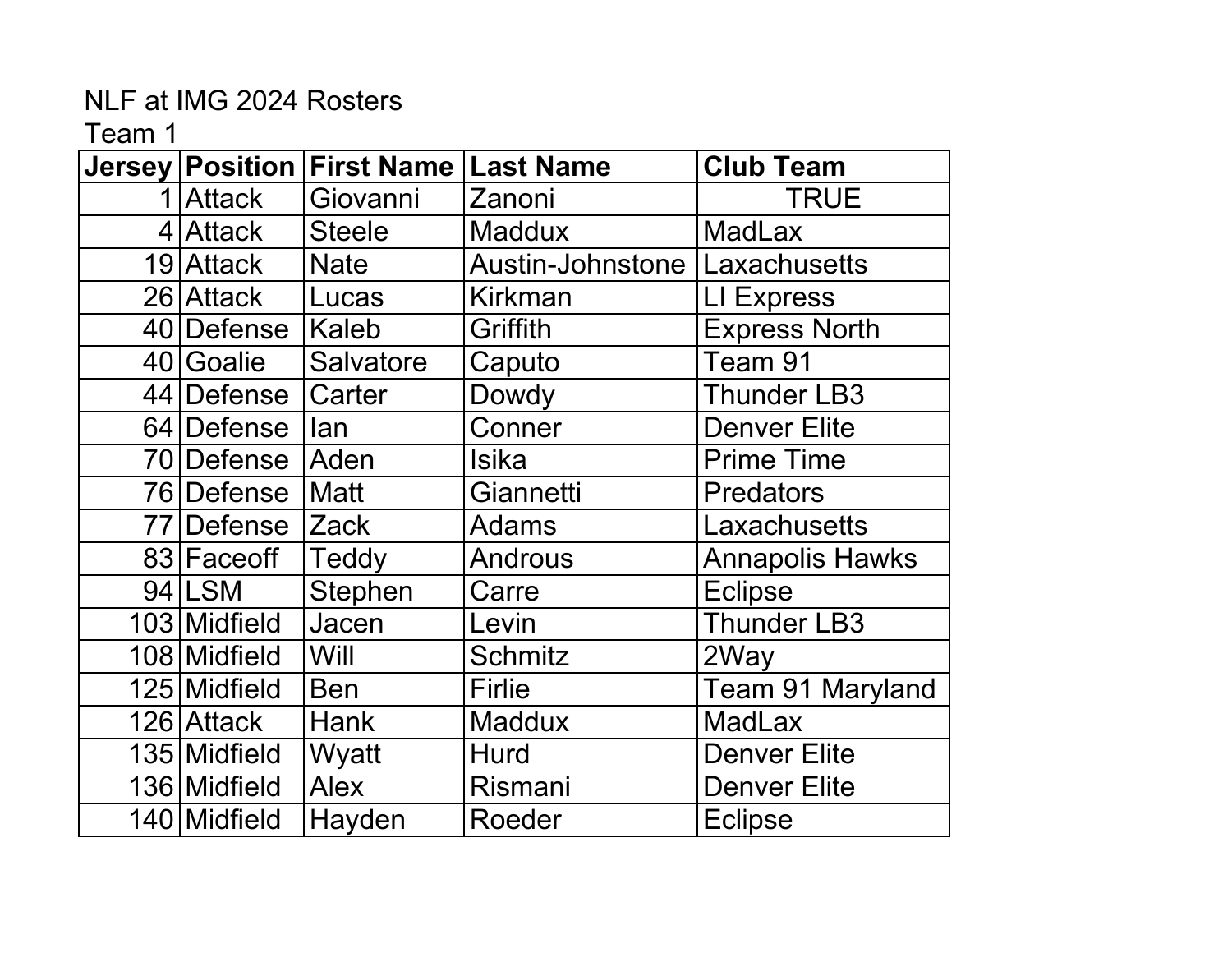|    |               | Jersey   Position   First Name   Last Name   Club Team |                 |                    |
|----|---------------|--------------------------------------------------------|-----------------|--------------------|
|    | 6 Attack      | Cole                                                   | Lazzara         | <b>Thunder LB3</b> |
| 9  | <b>Attack</b> | Tate                                                   | <b>Flint</b>    | 4Leaf              |
|    | 28 Goalie     | Isaac                                                  | Farmer          | <b>3d National</b> |
|    | 29 Attack     | <b>Patrick</b>                                         | Coughlin        | <b>Prime Time</b>  |
| 31 | Goalie        | Troy                                                   | Capstraw        | <b>VLC</b>         |
|    | 36 Attack     | <b>Dante</b>                                           | Mariani         | Laxachusetts       |
|    | 53 Defense    | Joe                                                    | <b>Bogle</b>    | Mesa               |
|    | 59 Attack     | Sean                                                   | <b>McGahren</b> | <b>Eclipse</b>     |
|    | 59 Defense    | Rocco                                                  | Cantrell        | Team 91 Texas      |
|    | 65 Defense    | Henry                                                  | Weller          | <b>Next Level</b>  |
|    | 71 Defense    | <b>Dylan</b>                                           | <b>Stephens</b> | <b>Eclipse</b>     |
|    | 74 Midfield   | Thomas                                                 | Garcia          | <b>Eclipse</b>     |
|    | 75 Defense    | Aidan                                                  | <b>McMinn</b>   | Team 91            |
|    | 78 Faceoff    | Parker                                                 | Hoffman         | 2Way               |
|    | 96 LSM        | Antonio                                                | Ciolfi          | Laxachusetts       |
|    | 97 Midfield   | <b>Patrick</b>                                         | Arnold          | LI Express         |
|    | 100 Midfield  | Conor                                                  | Geier           | 4Leaf              |
|    | 116 Midfield  | Chase                                                  | <b>Hallam</b>   | Crabs              |
|    | 118 Midfield  | Charlie                                                | Faul            | <b>TRUE</b>        |
|    | 123 Midfield  | Carl                                                   | Dagher          | <b>Thunder LB3</b> |
|    | 143 Midfield  | Preston                                                | Casano          | Team 91 Tri-State  |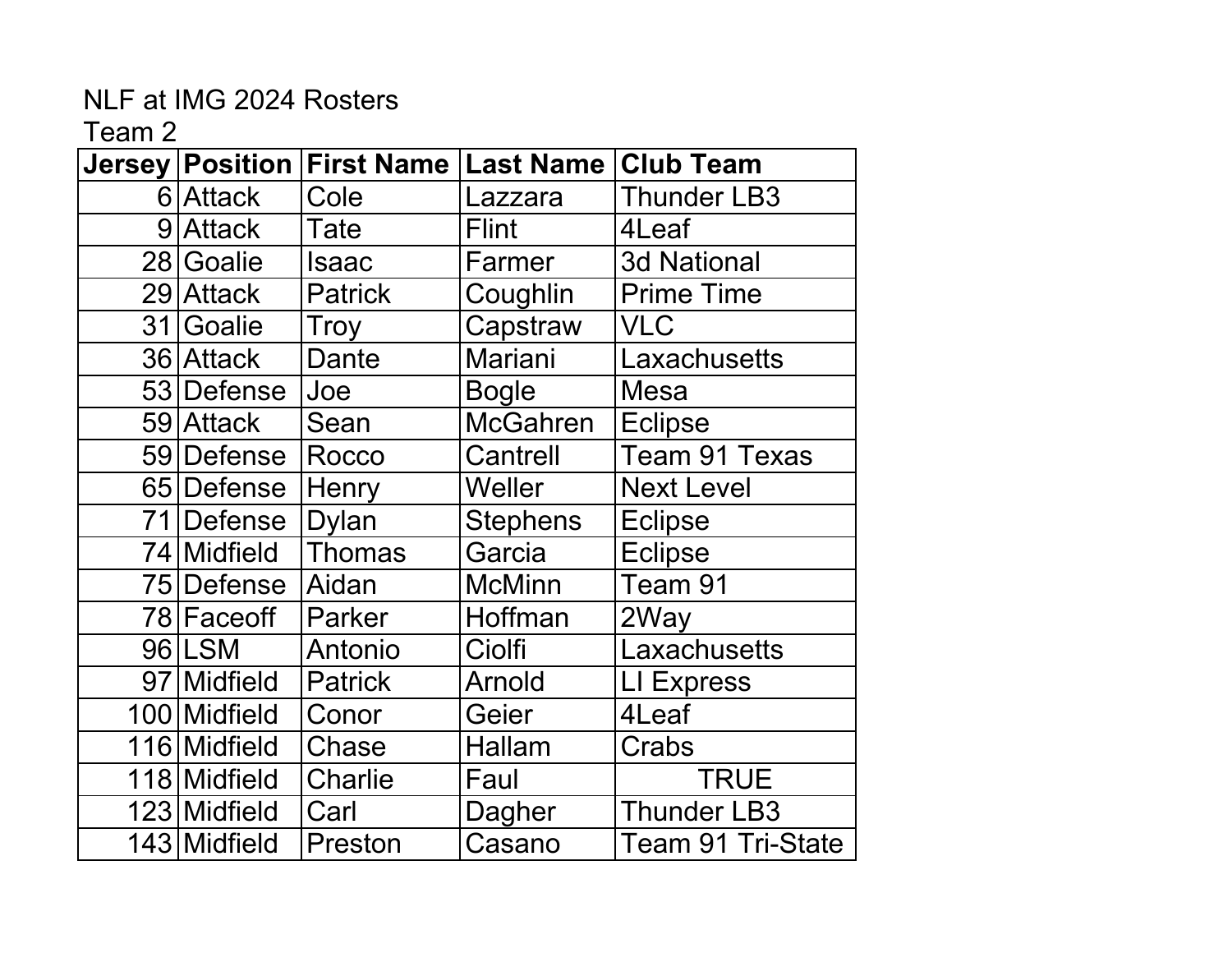|              | Jersey   Position   First Name | <b>Last Name</b>  | <b>Club Team</b>        |
|--------------|--------------------------------|-------------------|-------------------------|
| 2 Attack     | Aydan                          | <b>DiRocco</b>    | Mesa                    |
| 16 Attack    | Connor                         | Sydnor            | Crabs                   |
| 21 Attack    | <b>Kiefer</b>                  | <b>Ellis</b>      | <b>Team 91 National</b> |
| 30 Goalie    | John                           | <b>Fisher</b>     | <b>VLC</b>              |
| 35 Attack    | Evan                           | <b>O'Neil</b>     | Laxachusetts            |
| 36 Goalie    | <b>Hayes</b>                   | <b>Schreiner</b>  | Big 4 HHH               |
| 39 Defense   | <b>Jack</b>                    | <b>Mulholland</b> | <b>LI Express</b>       |
| 45 Defense   | <b>Mike</b>                    | <b>Kistler</b>    | Crabs                   |
| 47 Defense   | Jacob                          | <b>Ross</b>       | <b>Cherries</b>         |
| 55 Defense   | <b>Davis</b>                   | Dixon             | <b>Thunder LB3</b>      |
| 68 Defense   | Palmer                         | Firmender         | <b>Prime Time</b>       |
| 82 Faceoff   | Ryan                           | McLaughlin        | Lax Mafia               |
| 87 LSM       | Quinlan                        | Coryat            | <b>Florida Crabs</b>    |
| 93 LSM       | Ryan                           | Wieczorek         | LI Express              |
| 99 Midfield  | <b>Chris</b>                   | <b>Jaskiewicz</b> | <b>SweetLax</b>         |
| 101 Midfield | Caden                          | Parsons           | 24/7                    |
| 112 Midfield | <b>Jack</b>                    | Frischmann        | <b>Thunder LB3</b>      |
| 114 Midfield | Christian                      | Kelly             | Laxachusetts            |
| 117 Midfield | <b>Dominick</b>                | Basti             | <b>Eclipse</b>          |
| 133 Attack   | Koen                           | Rose              | <b>Thunder LB3</b>      |
| 134 Midfield | Sawyer                         | <b>Hudgins</b>    | <b>Denver Elite</b>     |
| 146 Midfield | Koerner                        | <b>Marechek</b>   |                         |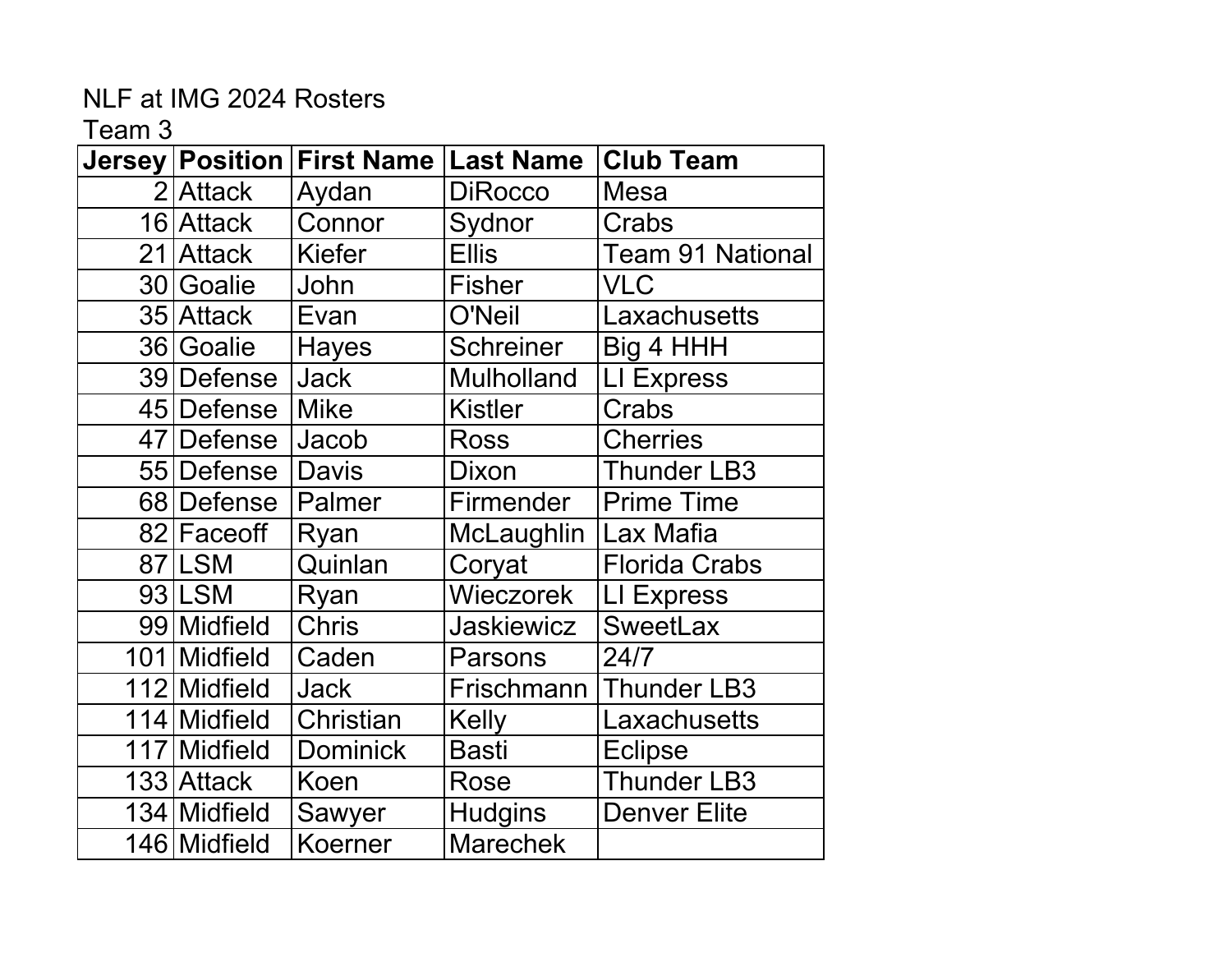|              | Jersey Position First Name Last Name |                  | <b>Club Team</b>       |
|--------------|--------------------------------------|------------------|------------------------|
| 12 Attack    | <b>Bryce</b>                         | Gunn             | VLC                    |
| 24 Attack    | <b>Ben</b>                           | <b>Dutton</b>    | <b>Denver Elite</b>    |
| 25 Attack    | Luke                                 | <b>Miller</b>    | <b>Annapolis Hawks</b> |
| 27 Goalie    | Aidan                                | <b>Hines</b>     | <b>Patriot</b>         |
| 28 Attack    | <b>Stone</b>                         | Evans            | <b>Prime Time</b>      |
| 34 Attack    | Will                                 | <b>Stewart</b>   | .axachusetts           |
| 39 Goalie    | Carter                               | Hagen            | <b>Eclipse</b>         |
| 41 Defense   | Bradley                              | Griffin          | <b>Nationals</b>       |
| 42 Defense   | <b>Patrick</b>                       | Jones            | <b>Thunder LB3</b>     |
| 46 Defense   | Trevor                               | <b>Corless</b>   | <b>Cherries</b>        |
| 60 Defense   | <b>Steven</b>                        | Schummer         | <b>Annapolis Hawks</b> |
| 62 Defense   | <b>Mike</b>                          | Dickinson-Tooman | <b>Denver Elite</b>    |
| 69 Defense   | Luke                                 | <b>Hublitz</b>   | <b>Eclipse</b>         |
| 79 Faceoff   | Caleb                                | <b>Millison</b>  | <b>Florida Crabs</b>   |
| 85 LSM       | <b>Davis</b>                         | Owens            | <b>MadLax</b>          |
| 89 LSM       | Ryan                                 | Gaudion          | <b>Thunder LB3</b>     |
| 104 Midfield | Finley                               | <b>Morin</b>     | .axachusetts           |
| 105 Midfield | Will                                 | Chiasson         | Laxachusetts           |
| 107 Midfield | Justin                               | <b>Brown</b>     | <b>Old Bay Crabs</b>   |
| 113 Midfield | <b>Charlie</b>                       | Hall             | Crabs                  |
| 128 Midfield | <b>Sky</b>                           | Rold             | Lax Mafia              |
| 129 Midfield | Ethan                                | <b>Bramblett</b> | <b>Thunder LB3</b>     |
| 139 Midfield | <b>Jack</b>                          | <b>Balzi</b>     | <b>Eclipse</b>         |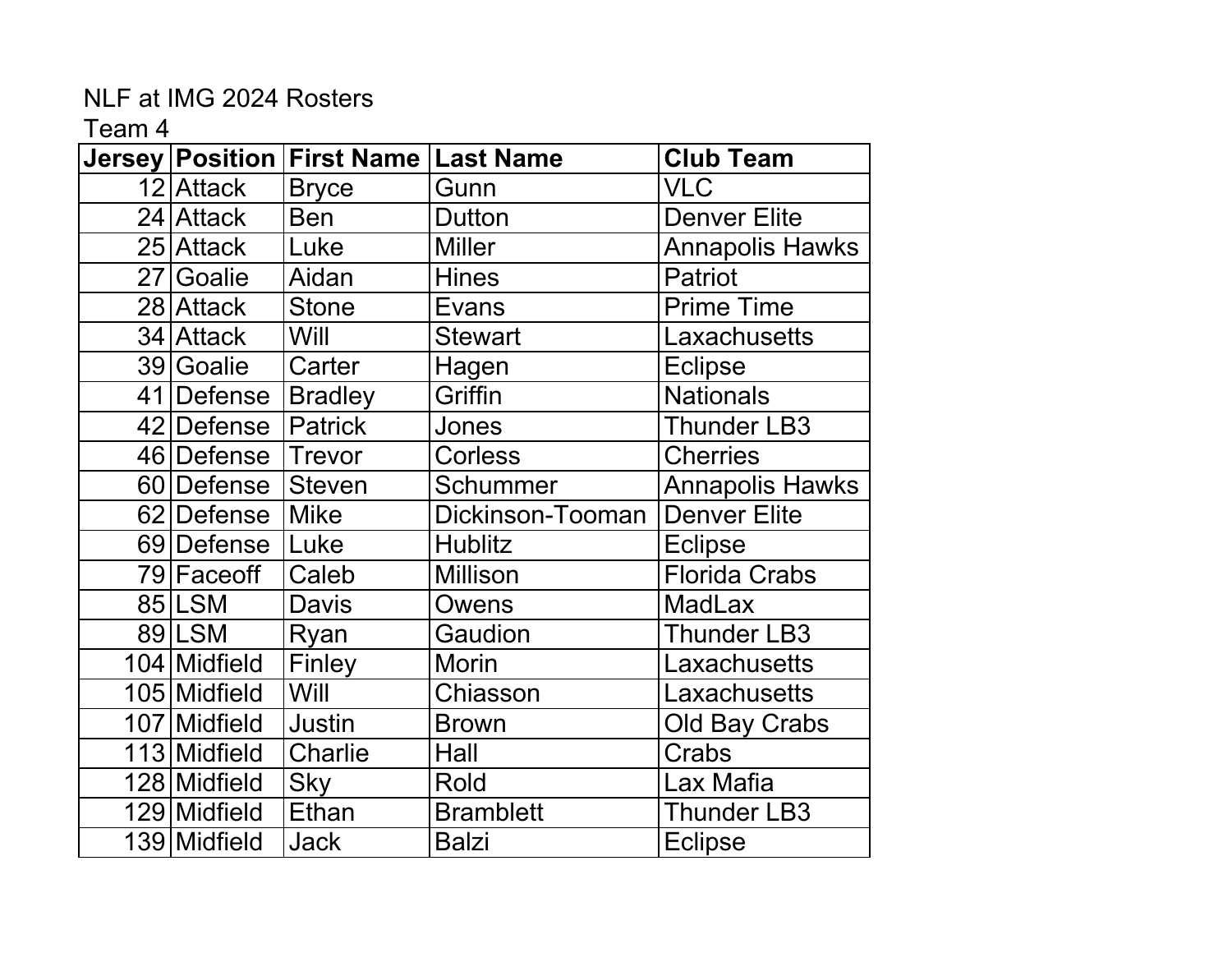| <b>Jersey   Position  </b> | <b>First Name</b> | <b>Last Name</b> | <b>Club Team</b>    |
|----------------------------|-------------------|------------------|---------------------|
| 7 Attack                   | <b>Brayden</b>    | Fountain         |                     |
| 11 Attack                  | Caden             | <b>Daley</b>     | <b>Cherries</b>     |
| 18 Attack                  | <b>Brett</b>      | <b>Maguire</b>   | <b>Thunder LB3</b>  |
| 33 Attack                  | Kyle              | Colsey           | <b>Eclipse</b>      |
| 33 Goalie                  | <b>Seth</b>       | <b>Maxwell</b>   | <b>Thunder LB3</b>  |
| 35 Goalie                  | Ethan             | Jaffe            | <b>Denver Elite</b> |
| 43 Defense                 | <b>Jack</b>       | <b>Morrison</b>  | LI Express          |
| 51 Defense                 | Kai               | Keating          | <b>Thunder LB3</b>  |
| 52 Defense                 | Peter             | Laake            | Crabs               |
| 58 Defense                 | Luke              | Goldstein        | <b>Thunder LB3</b>  |
| 63 Defense                 | <b>Max</b>        | <b>Miles</b>     | <b>Denver Elite</b> |
| 67 Defense                 | <b>Michael</b>    | Dowd             | <b>Prime Time</b>   |
| 84 Faceoff                 | Luke              | Reed             | <b>Eclipse</b>      |
| 91 LSM                     | <b>Chris</b>      | Moody            | <b>Thunder LB3</b>  |
| 92 LSM                     | Connor            | <b>Nesbitt</b>   | <b>Denver Elite</b> |
| 102 Midfield               | Luke              | Warrington       | Culver              |
| 115 Midfield               | Andrew            | Weissmann        | <b>Prime Time</b>   |
| 130 Attack                 | <b>Nick</b>       | George           | 2Way                |
| 132 Midfield               | Aidan             | <b>Stanton</b>   | Team 91             |
| 133 Midfield               | Sam               | LoPresti         | <b>Albany Power</b> |
| 141 Midfield               | Lee               | <b>Huffard</b>   | <b>Eclipse</b>      |
| <b>Midfield</b>            | Taylor            | Ratinaud         |                     |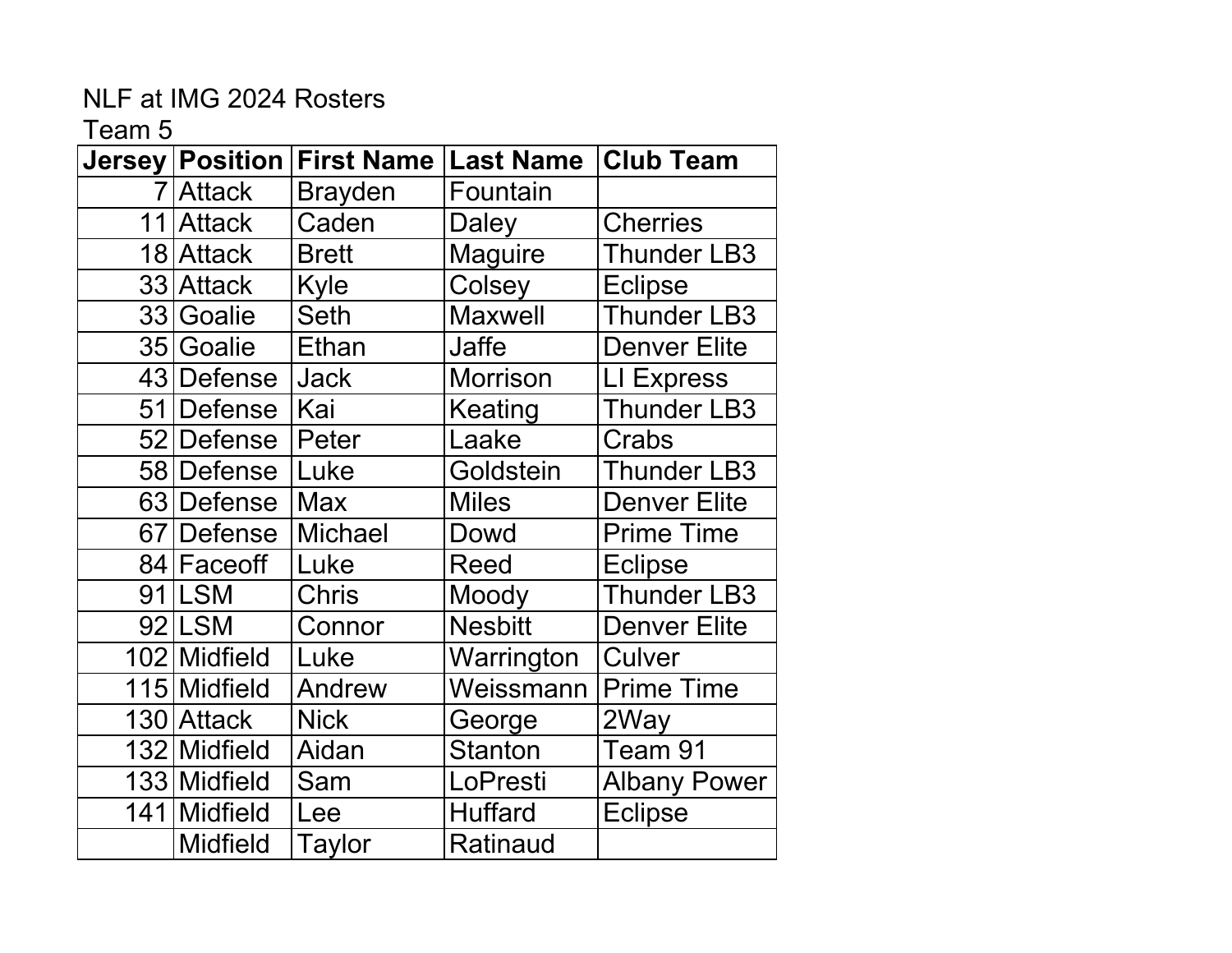| Jersey       |                 |                 | <b>Club Team</b>                |
|--------------|-----------------|-----------------|---------------------------------|
| 5 Attack     | Porter          | <b>Malkiel</b>  | MadLax Oregon                   |
| 17 Attack    | Spencer         | Ford            | <b>Old Bay Crabs</b>            |
| Goalie       | Logan           | Earl            |                                 |
| 30 Attack    | <b>Max</b>      | Warden          | <b>Eclipse</b>                  |
| 32 Attack    | <b>Michael</b>  | Quinn           | Laxachusetts                    |
| 38 Goalie    | <b>Alex</b>     | Rolfe           | <b>Eclipse</b>                  |
| 49 Defense   | <b>Nicholas</b> | <b>Voultos</b>  | <b>Cherries</b>                 |
| 50 Defense   | <b>Brady</b>    | <b>Nicholas</b> | Crabs                           |
| 57 Defense   | Ethan           | <b>Fisher</b>   | <b>Thunder LB3</b>              |
| 58 Attack    | Cole            | Purcell         | LI Express                      |
| 61 Defense   | <b>Noah</b>     | Trama           | Team 91                         |
| 66 Defense   | <b>Nick</b>     | Sweeney         | <b>Annapolis Hawks</b>          |
| 76 Defense   | Gray            | Tamasco         | <b>Eclipse</b>                  |
| 81 Faceoff   | Christian       | Tapia           | <b>Express North</b>            |
| 86 LSM       | Tyler           | Quake           | 2Way                            |
| 95 LSM       | Quinn           | Reynolds        | Team 91                         |
| 106 Midfield | Connor          | Crosby          | 2Way                            |
| 119 Midfield | Caiden          | Ramos           | <b>Cherries</b>                 |
| 124 Midfield | <b>Mason</b>    | Hill            | Crabs                           |
| 127 Midfield | <b>Charlie</b>  | Goldstein       | Laxachusetts                    |
| 135 Attack   | Gavin           | <b>Michener</b> | Big 4 HHH                       |
| 138 Midfield | Andrew          | <b>Beard</b>    | <b>Annapolis Hawks</b>          |
| 139 Midfield | Anderson        | Cardoza         | <b>Thunder LB3</b>              |
| 145 Midfield | Sean            | Crogan          | Laxachusetts                    |
|              |                 | <b>Position</b> | <b>First Name   Last Name  </b> |